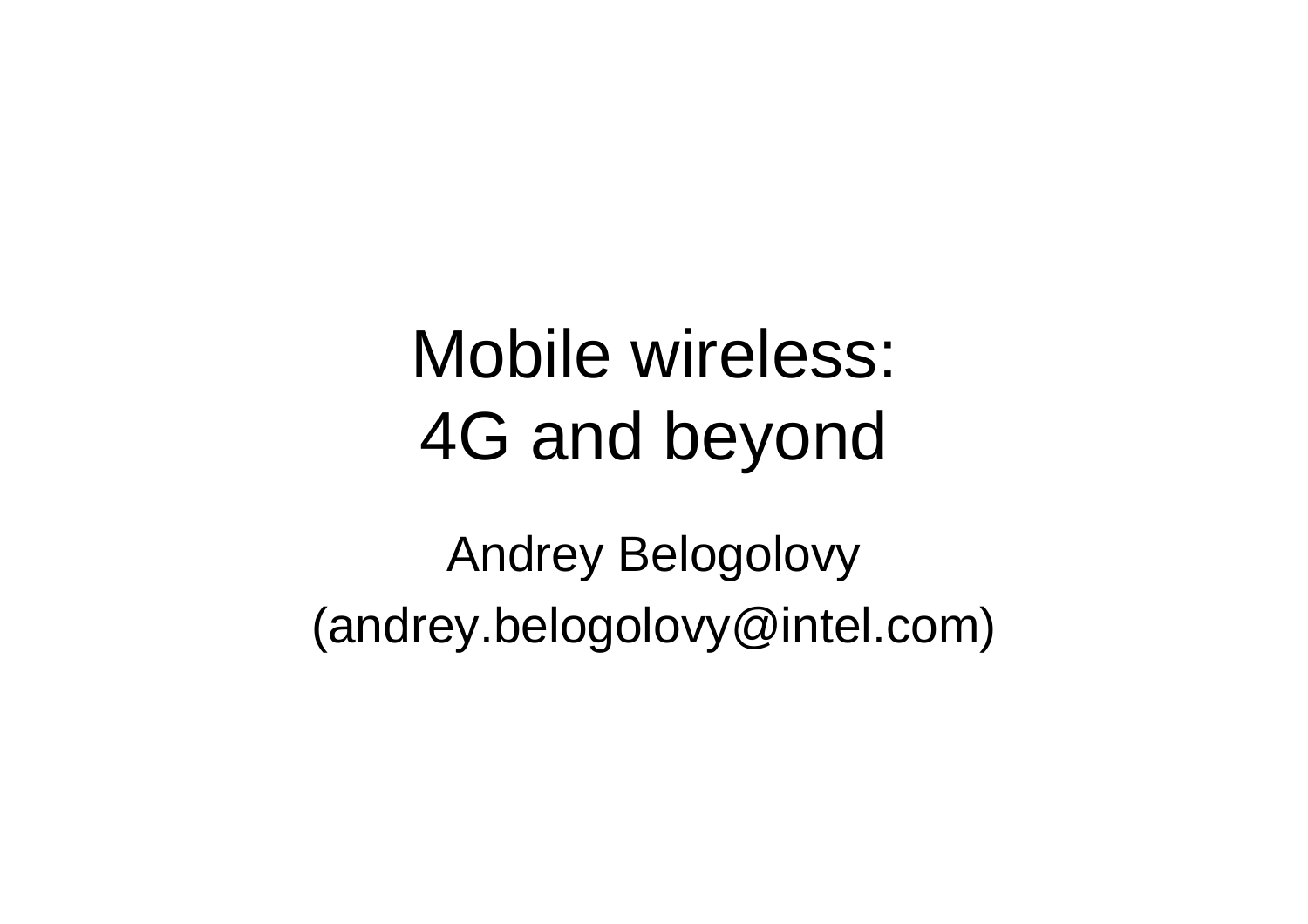# **Outline**

- Wireless mobile: introduction
- Standards evolution
- Standard development: requirements and issues
- New features possible in future standards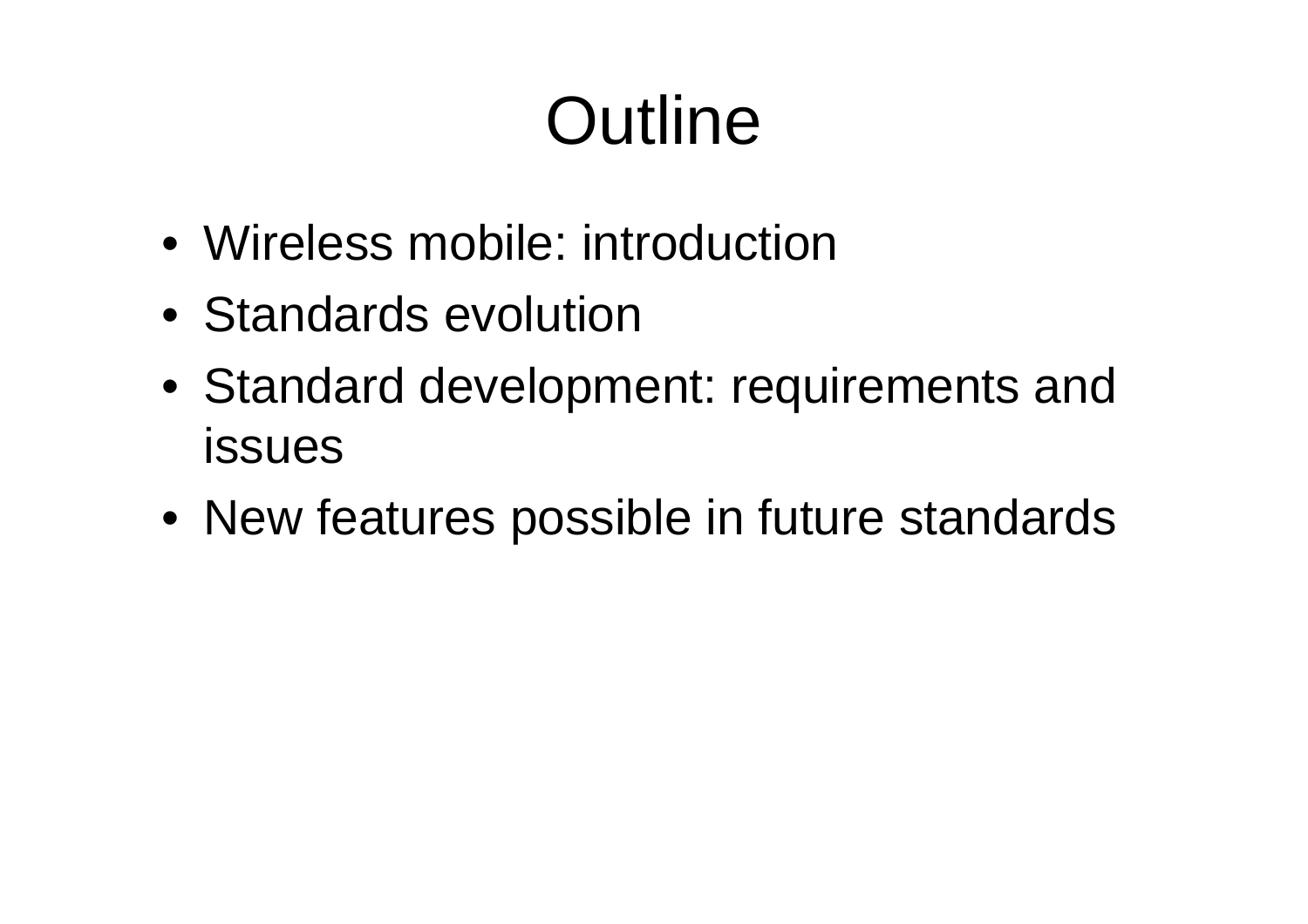# The mobile wireless channel



- • Two type of objects:
	- Base station
	- –Mobile station
- • Channel is time variant:
	- –**Motion**
	- –"Weather"
	- –Interference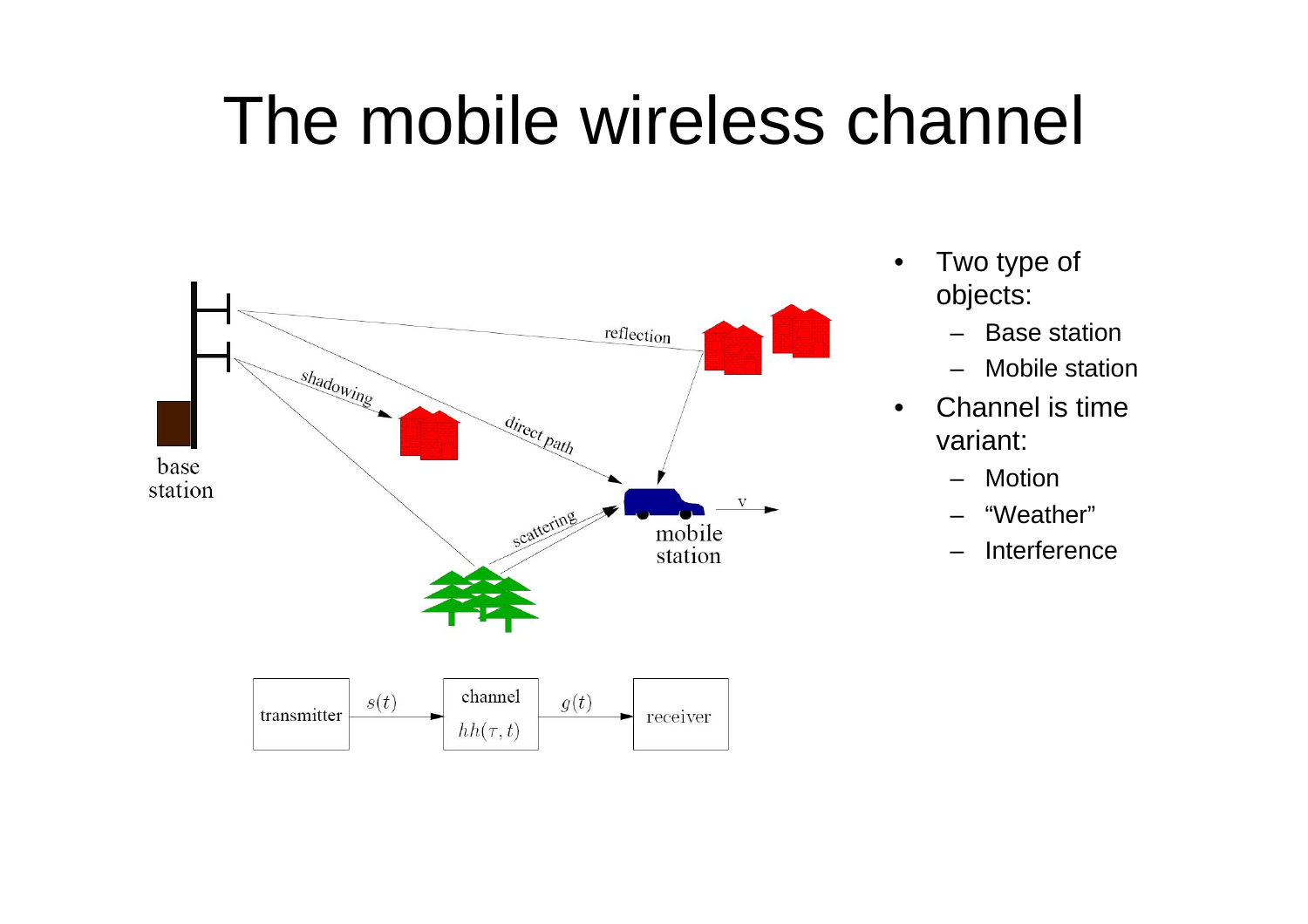## Users, stations and location



- • Different users are connected to different stations:
	- – Avoid interference
	- Easy handover
- $\bullet$  How much frequency bands do we need?
	- Spatial reuse is possible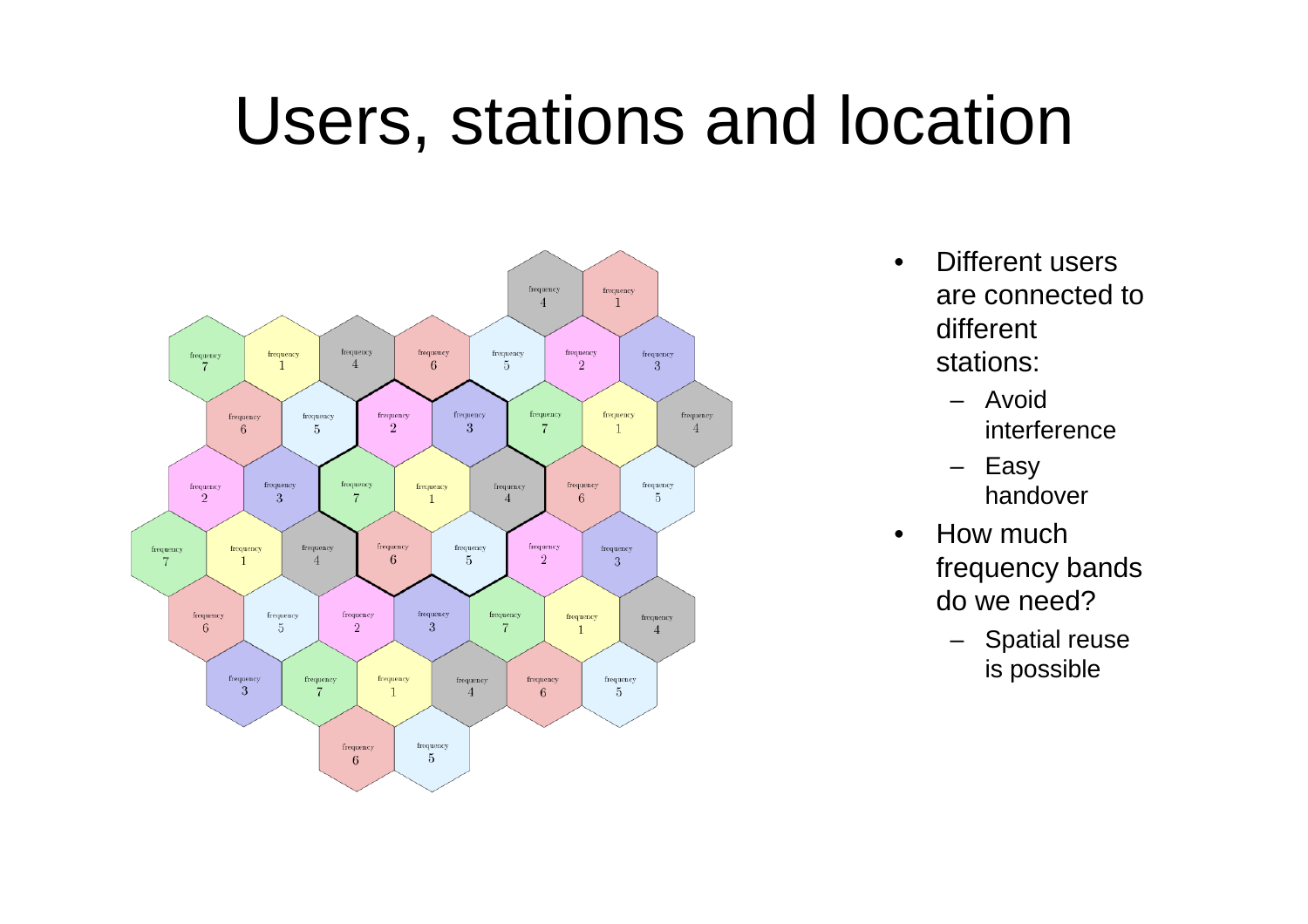#### What does the channel transfer function look like?





Broadband

Narrowband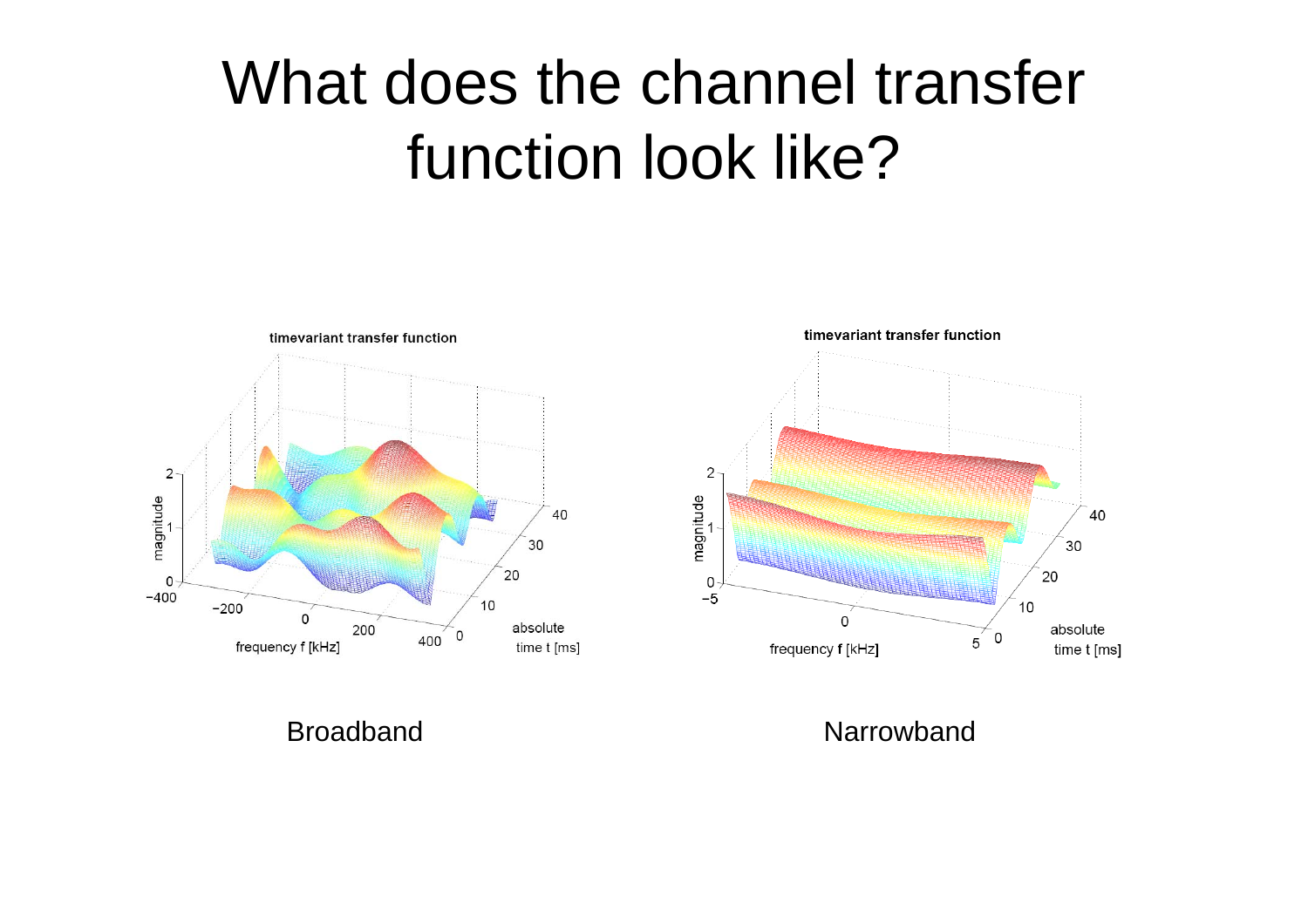# OFDM modulation

OFDM: multicarrier transmission with orthogonal subchannels, whereby the subchannels can be even overlapping



OFDM-Modulation: The  $N$  samples of the  $k$ -th OFDM-Symbol are calculated via an IDFT from the complex symbols  $S_i$ ,  $i = 0, ..., N - 1$  of the N subchannels:  $\underline{s} = (s_0(k), s_1(k), \ldots, s_{N-1}(k))^T = \text{IDFT}_N(S_0(k), S_1(k), \ldots, S_{N-1}(k))^T$ 

 $t_{\rm p}$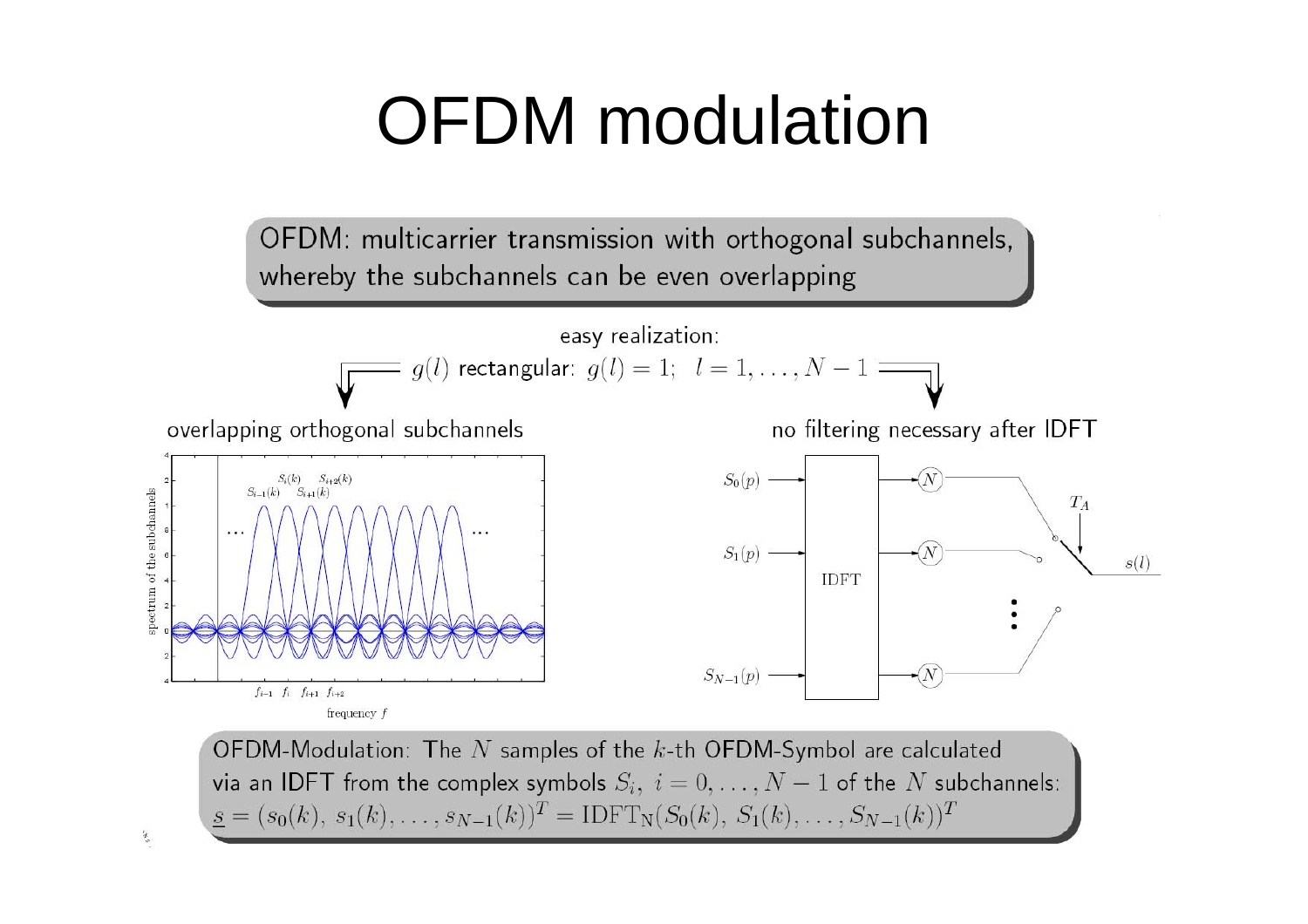#### OFDM and OFDMA: current modulations for PHY



OFDM does not work without channel coding

FEC code design should match OFDM channel properties

OFDMA allows additional flexibility for users to channels mapping OFDMA is now accepted as a modulation scheme for all recentMobile wireless standards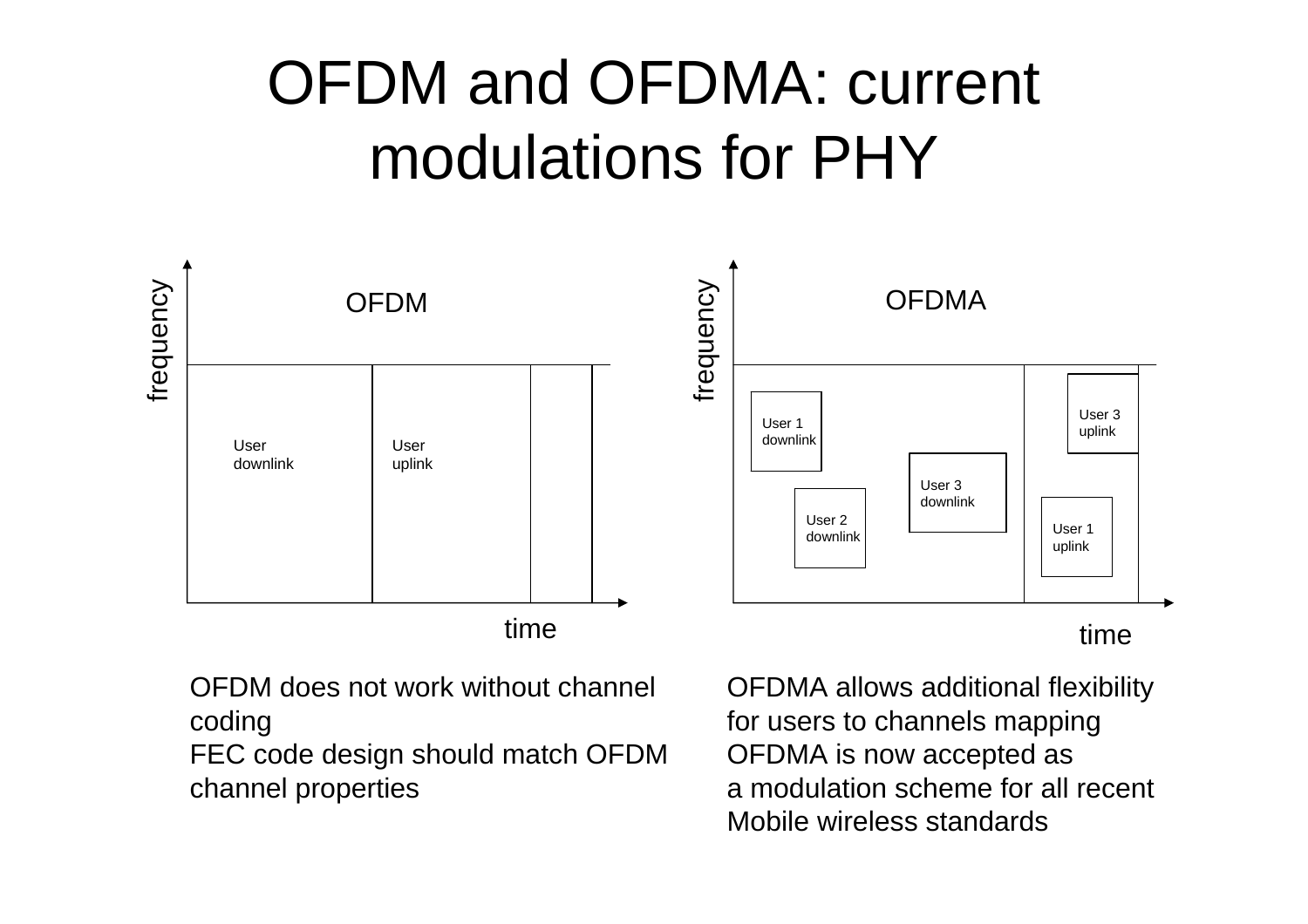# Standards evolution

- Mobility (MS velocity ~350kmph)
- Lower interference with others (older and newer standards)
- Working with different data sources (real time)
- Low power consumption/emission
- Throughput/Goodput becomes higher
- What are the new problems and tasks to solve?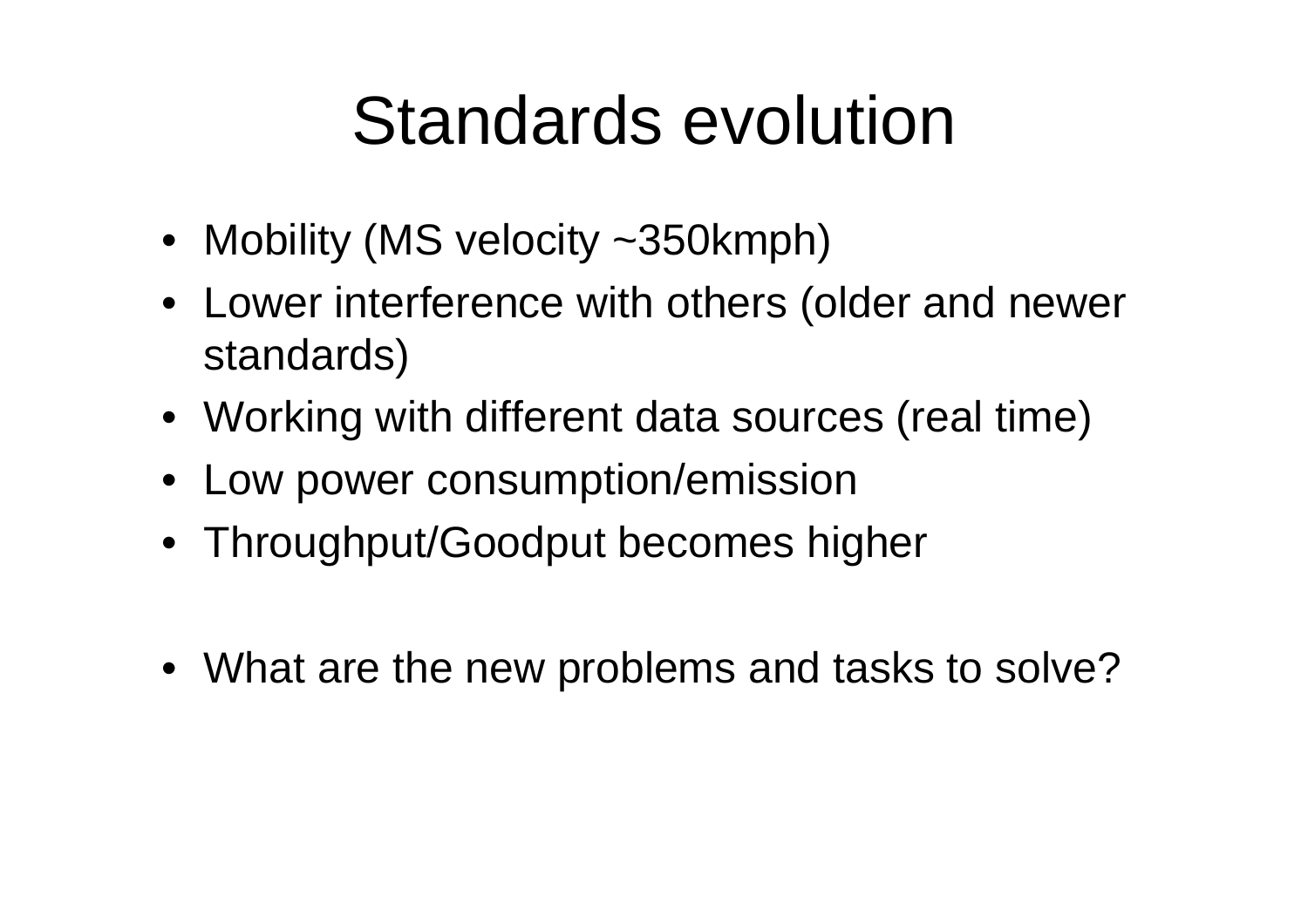# Mobility: problems?

- Channels are time variant:
	- Channel estimation becomes difficult



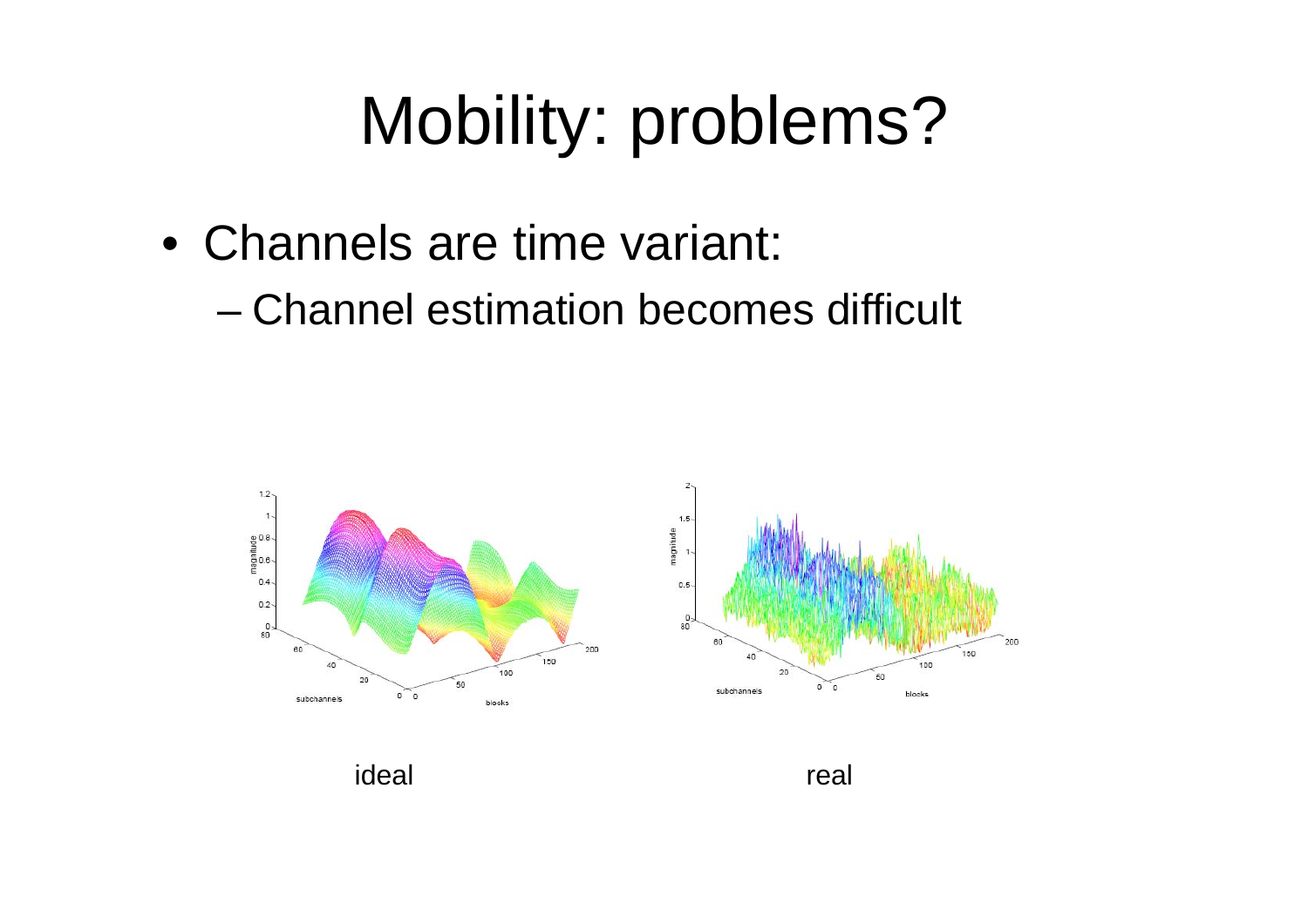# Mobility: problems? (2)

• Doppler frequency is a problem

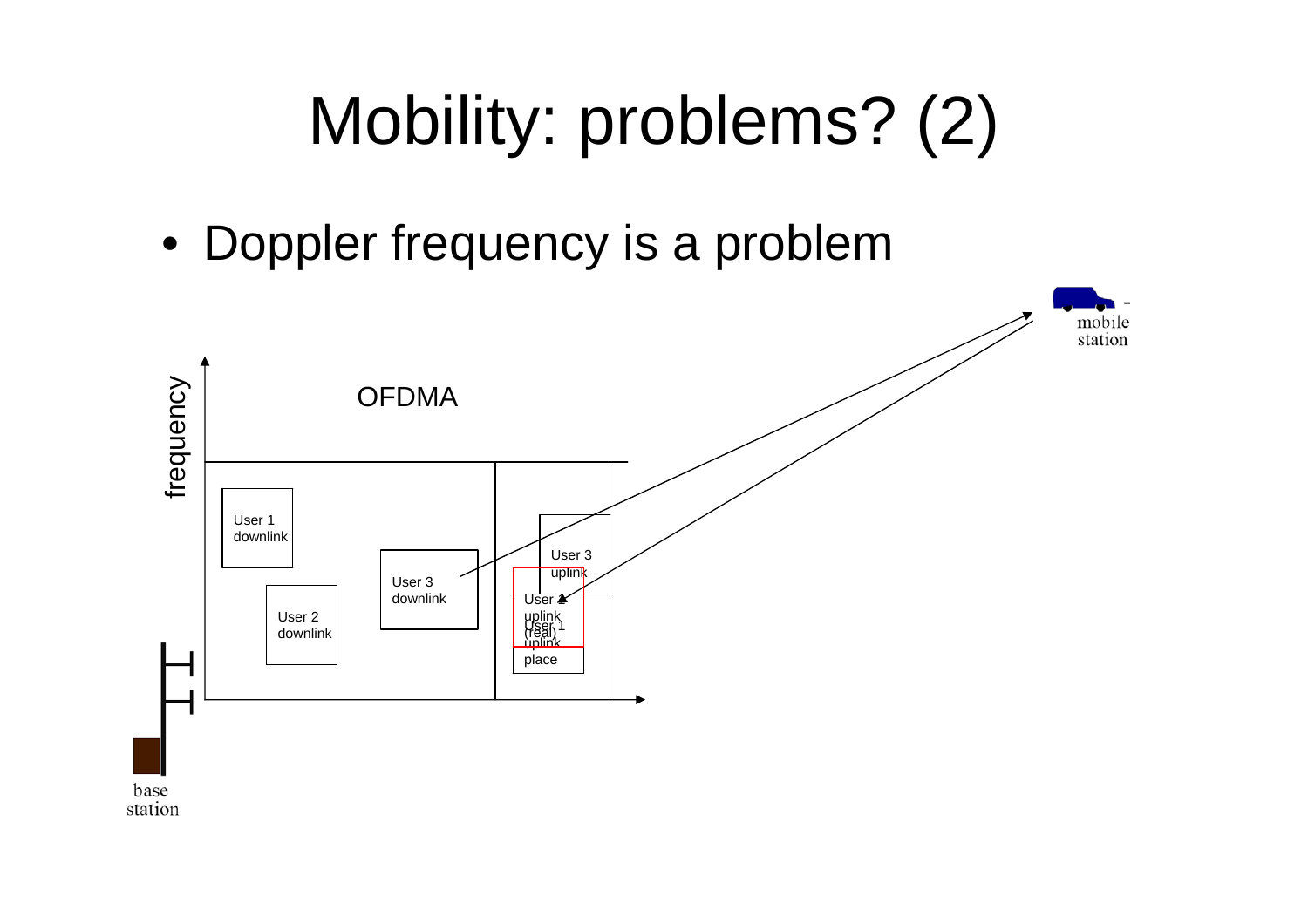# Interference with others?



- • Laptop user is connected to WiMAX base station
- $\bullet$  Case 1: 3G(4G) collocated phone appears.
- • Case 2: 3G(4G) collocated phone appears.
- • Case 3: WiFi collocated TX appears.
- $\bullet$  Case 5: All together: emissions at home or industry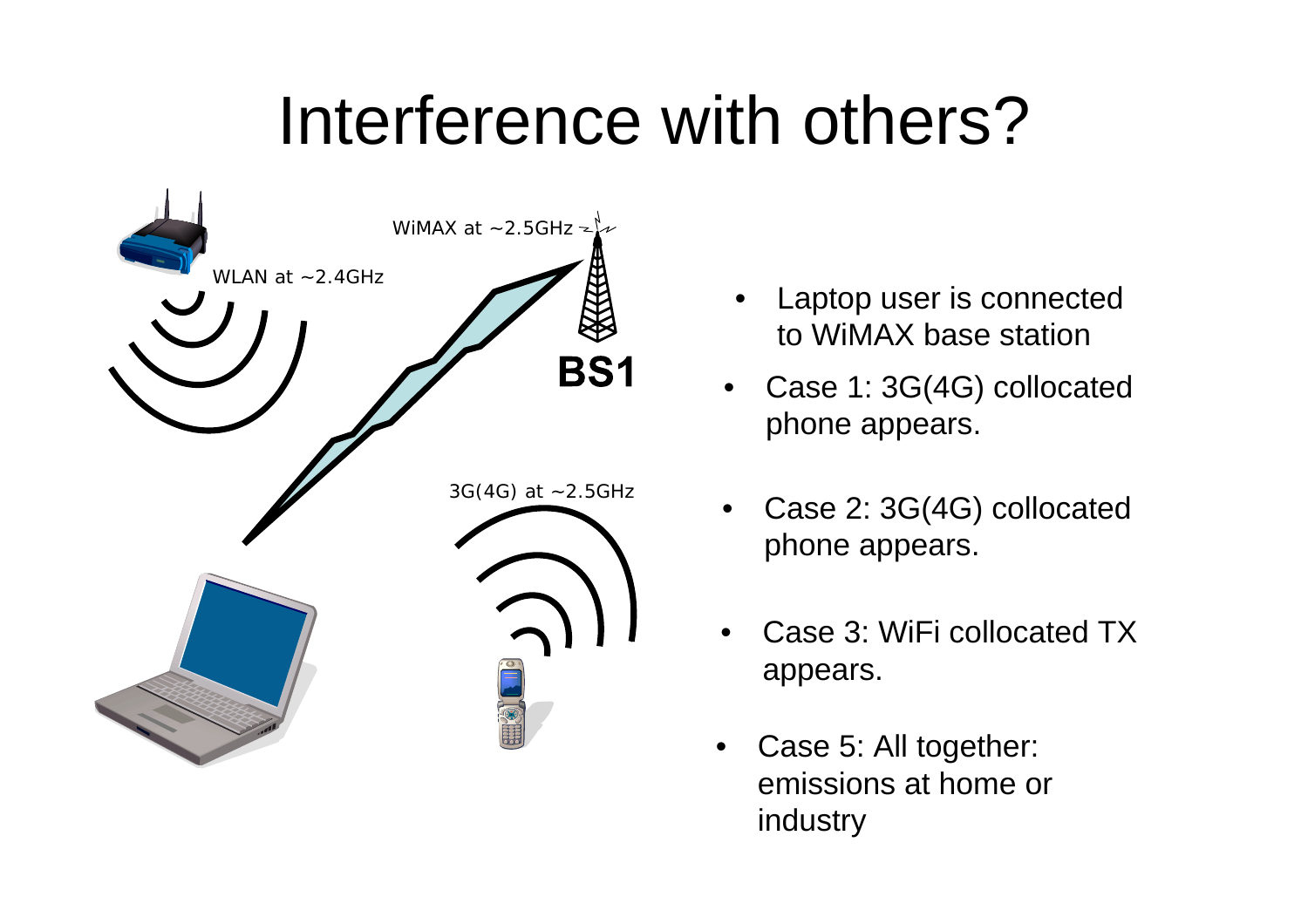# Different data sources?

- File transfers
	- 100% reliable delivery
- Distributed databases (remote office, p2p)
	- –Multiple connections at once
- Multimedia (VoIP, video)
	- Real time delivery, large sizes
- Other
	- – Positioning, Banking, Identification, Sensors, etc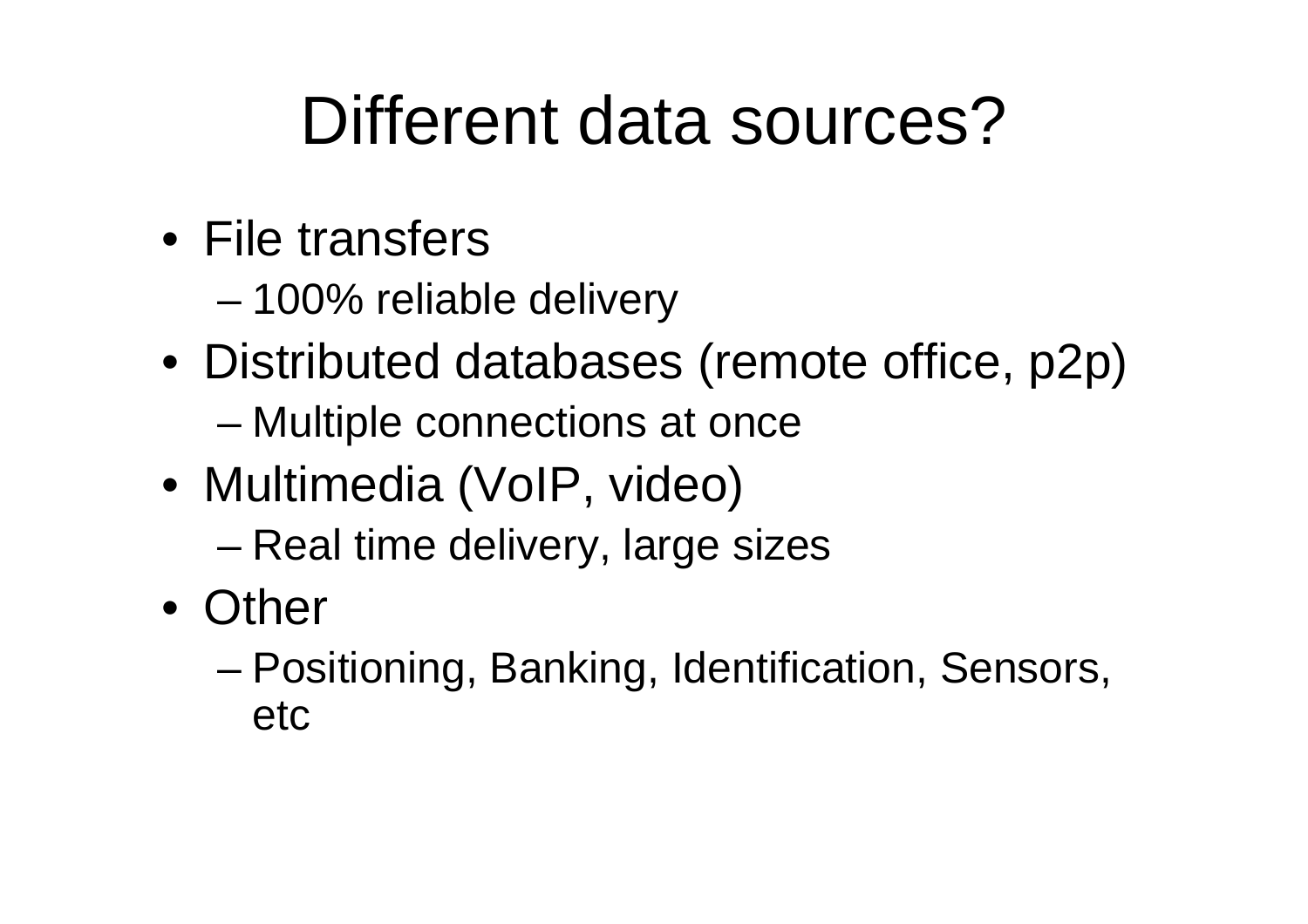# Higher data rates: problems

- Legacy (compatibility)
- Power emission/consumption and data rate trade-off
- New resources:
	- –New modulation and coding
	- –Smart link adaptation
	- Multiple antenna transmission
	- –Cooperative transmission
	- –Wireless oriented routing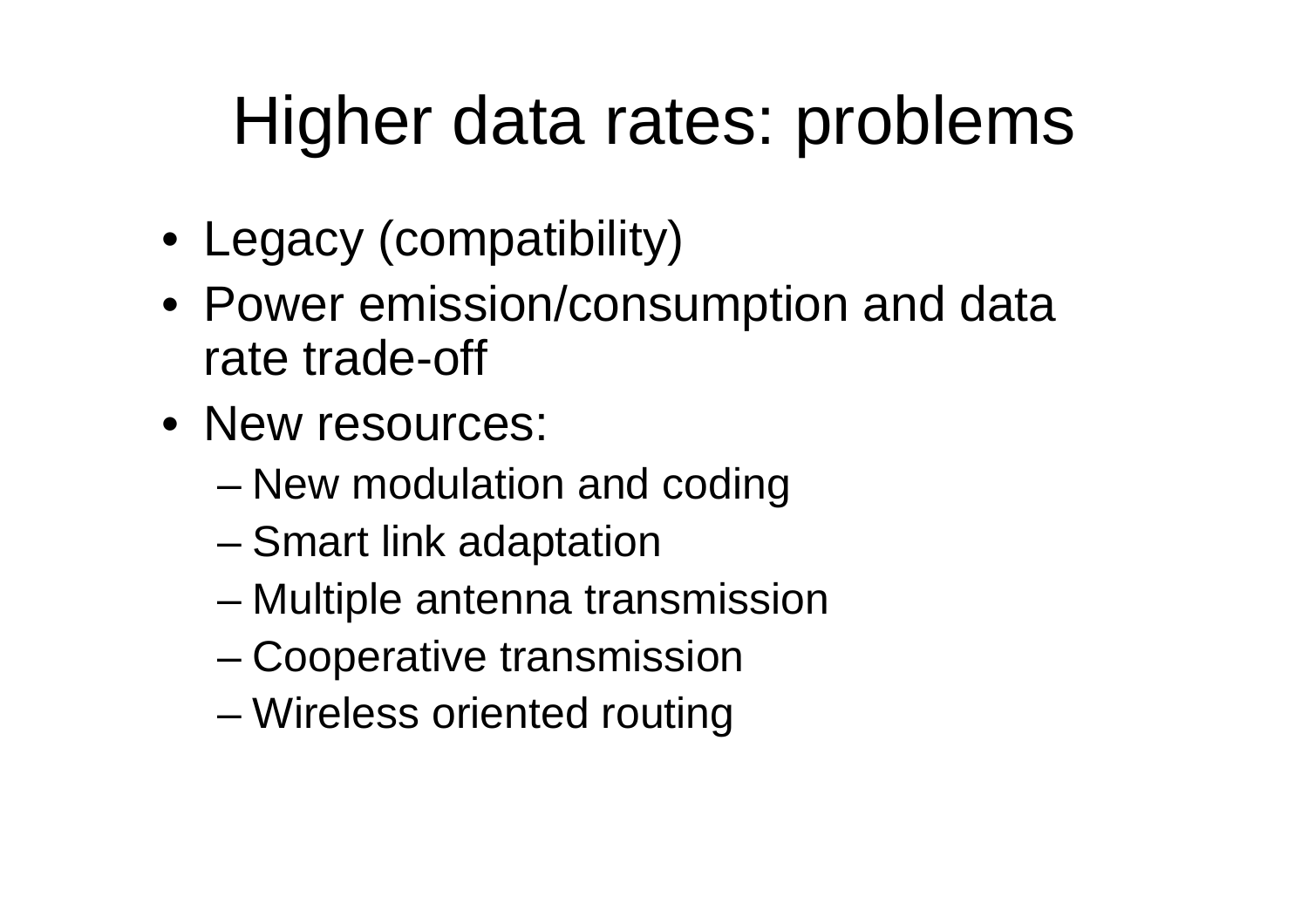# FEC codes in mobile stds

- RS (GSM, DVB)
- CC (GSM, WiMAX, WiFi, 3G)
- CTC (WiMAX, WiMAX-II, 3G, 3G/LTE)
- LDPC (WiMAX-I, WiFi (.11n))
- Code concatenations
- Coded modulation (future)
- Codes for multiple antenna transmission (future)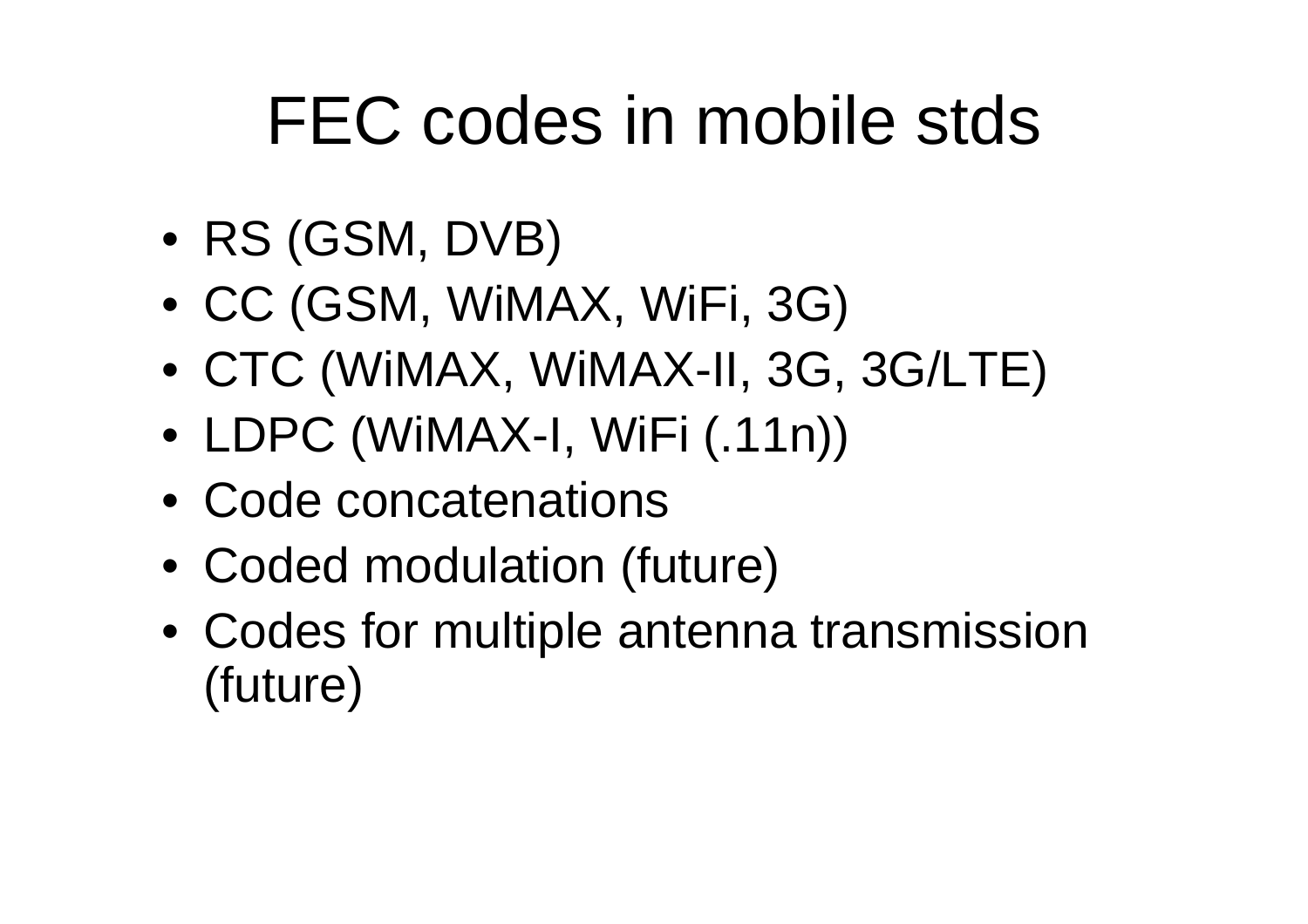#### Coded modulation

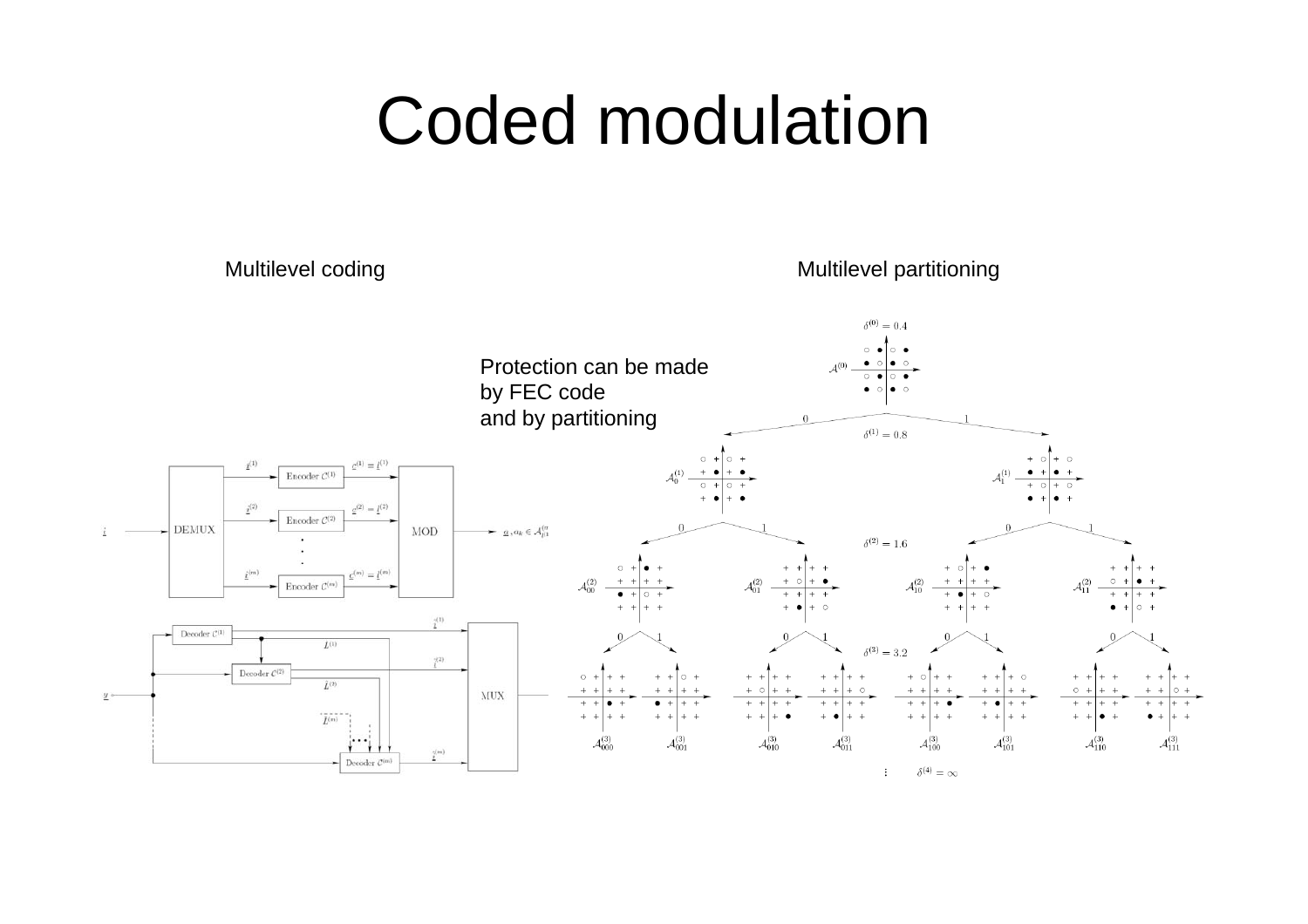### Coded modulation, cont'd



Balanced distances rule is efficient for single stream transmission Unequal error protection is efficient for multiple streams (multimedia or QoS)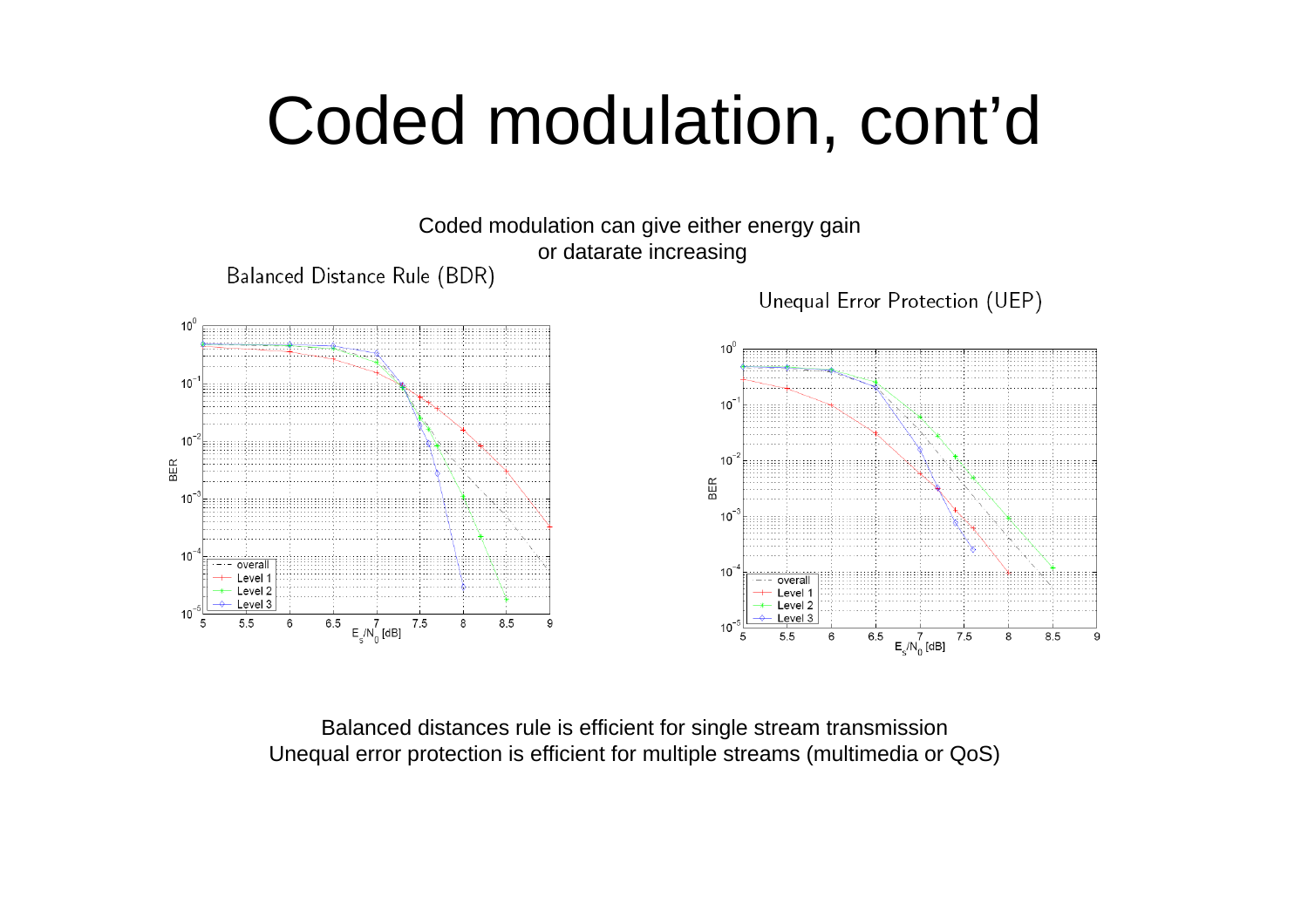#### Codes concatenation

**Traditional iterative coding Traditional iterative coding …**

| 1-st code codeword |           |           |
|--------------------|-----------|-----------|
| 1-st code codeword | odeword   | pdeword   |
| 1-st code codeword | ō<br>code |           |
|                    | $2-nd$    | 2-nd code |
|                    |           |           |
|                    |           |           |

**…makes the whole codeword size makes the whole codeword sizevery large very large**

**If we have a code with iterative decoding If we have a code with iterative decoding …**



**… allows to use symbol allows to use symbol-by-symbol decoding properties In iterative scheme decoding properties In iterative scheme with shorter lengths with shorter lengths**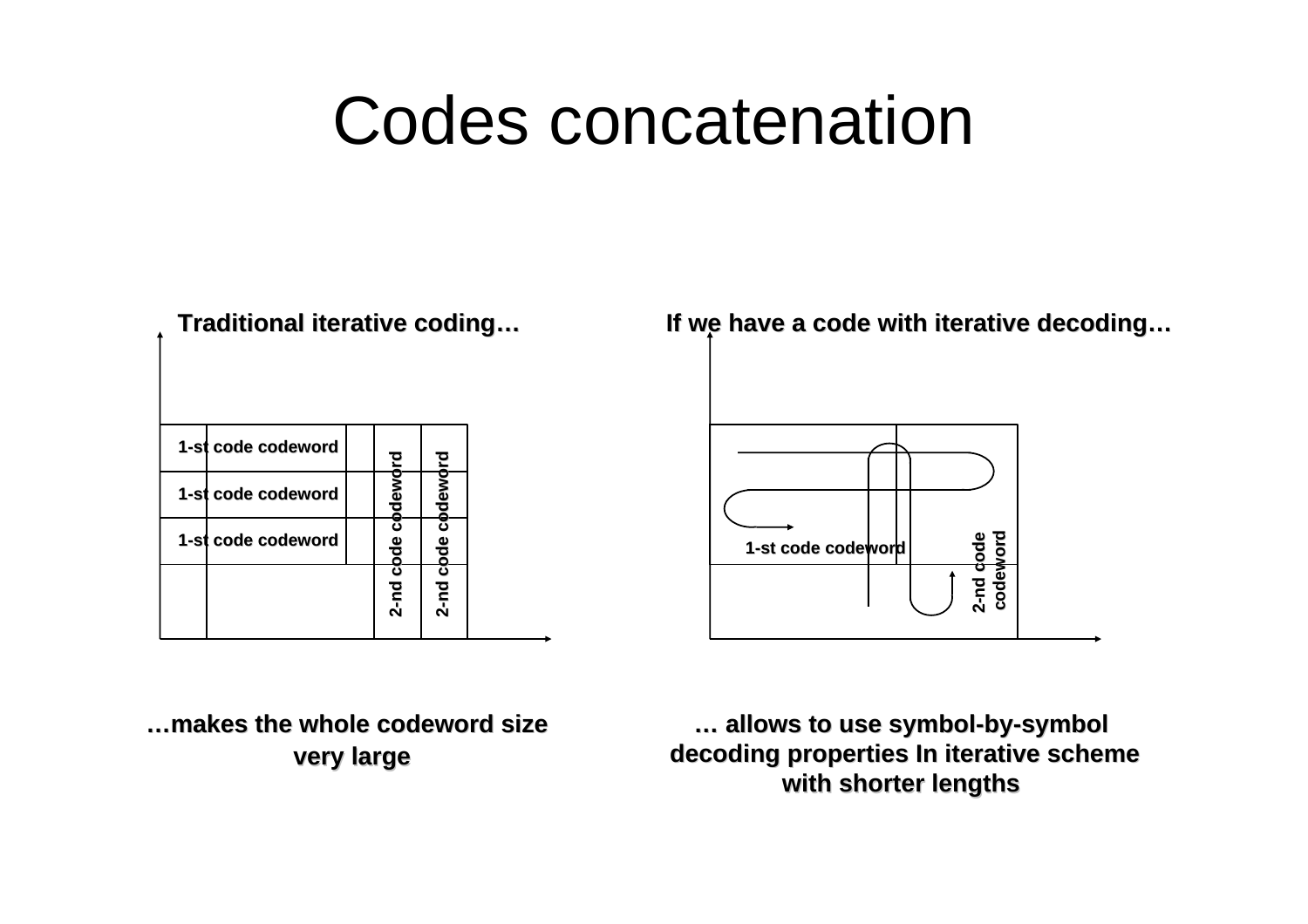#### Codes concatenation, cont'd



**Do one decoding iteration in every code Do one decoding iteration in every code and change codes: 1-2-1-2 ….**

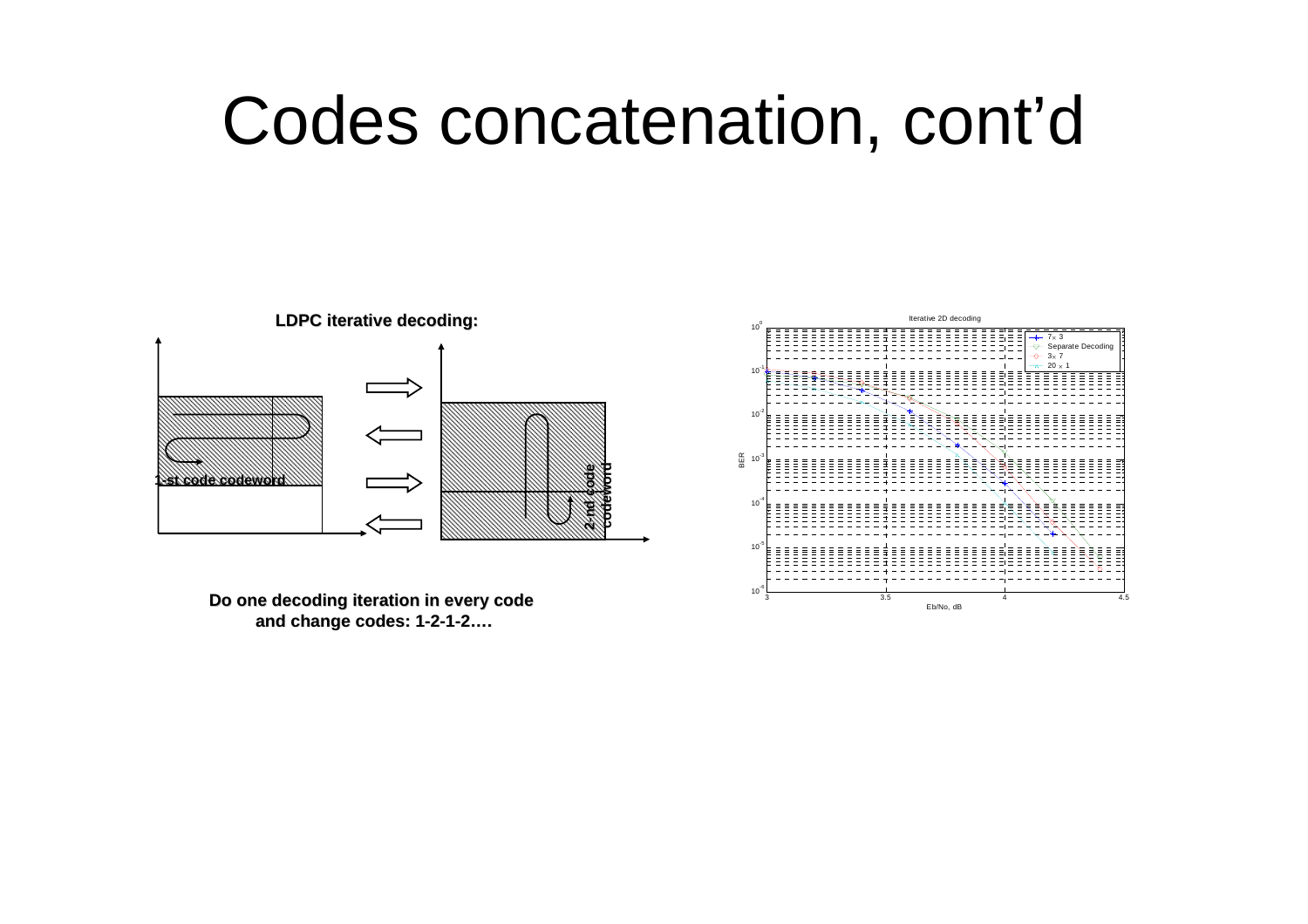# Other modulations

- Use Hadamard transform (HT) for intra-frame cross-frequency mixing
- For LDPC coded transmission MAP signal detection is necessary, but it is implementable for short HT (length 4)
- Gain of HT is 1.5 2dB

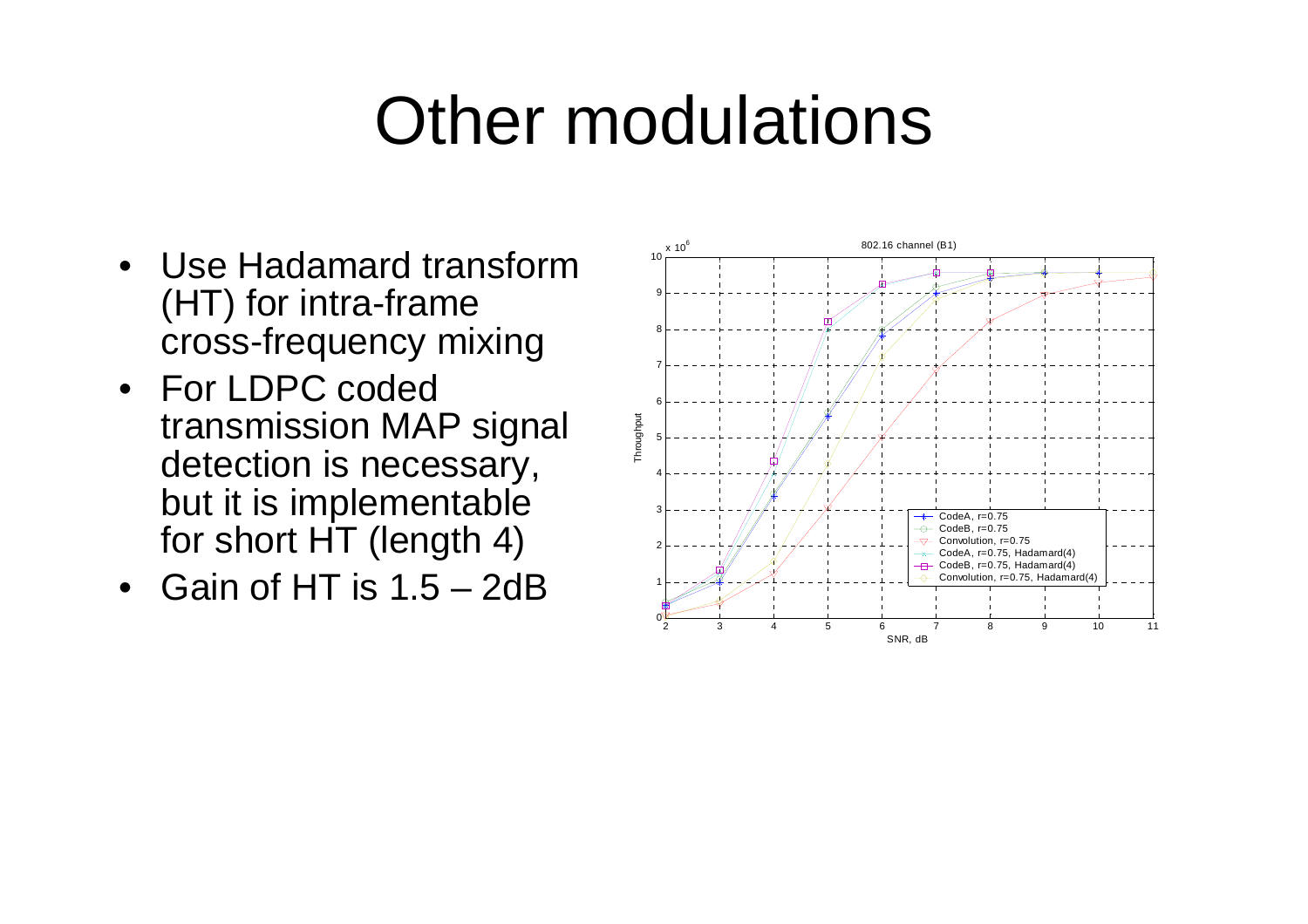## Smart link adaptation

#### $\bullet$ Example



• We need a new codes to match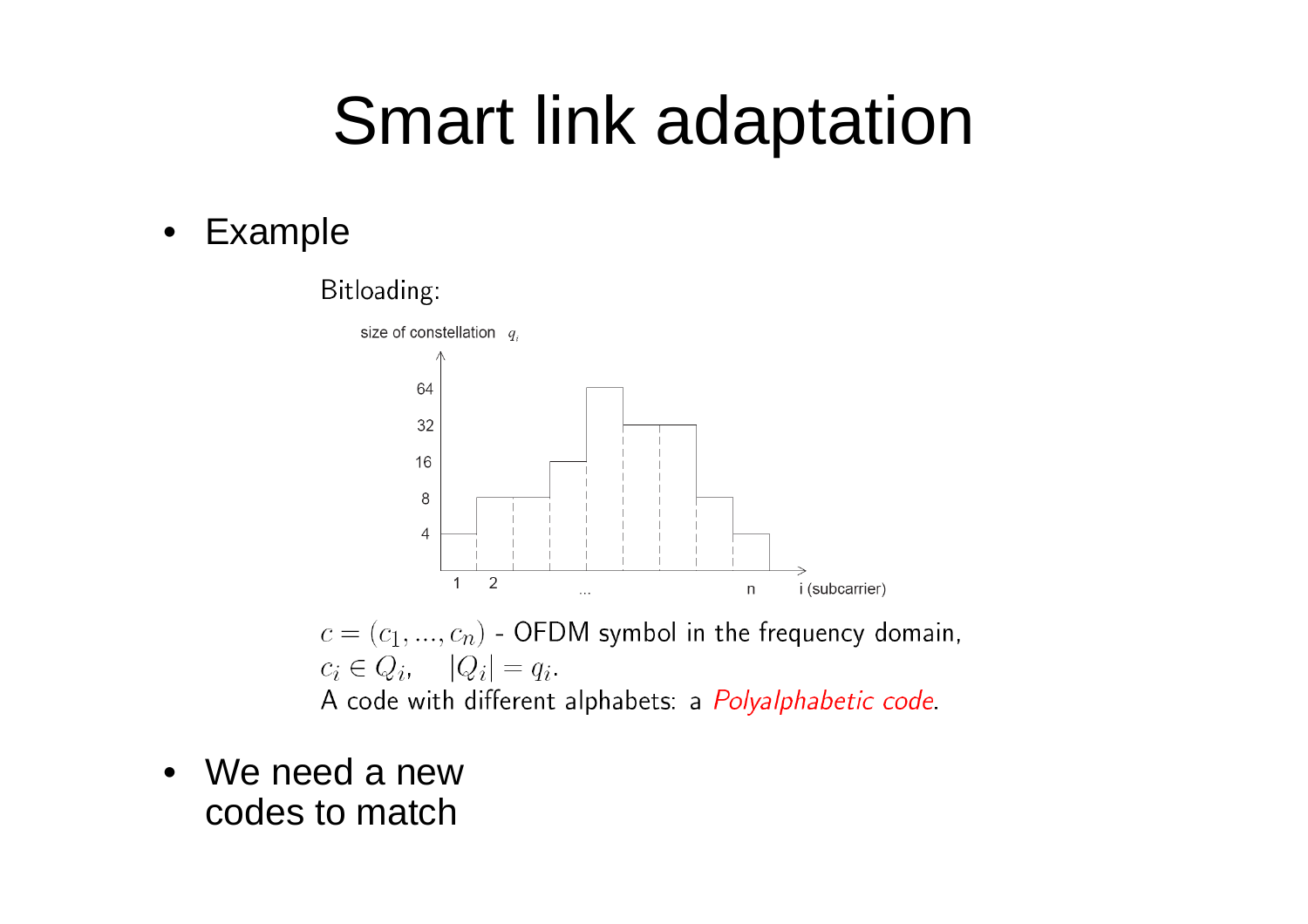# Multiple antenna transmission

- BS and MS may have more than just 1 antenna
	- Use diversity (Space-time coding, cyclic delay diversity)
	- Use multiplexing (BLAST)
	- Diversity and multiplexing: together!
	- Use adaptation (beamforming)
	- Additional handle to solve interference problem

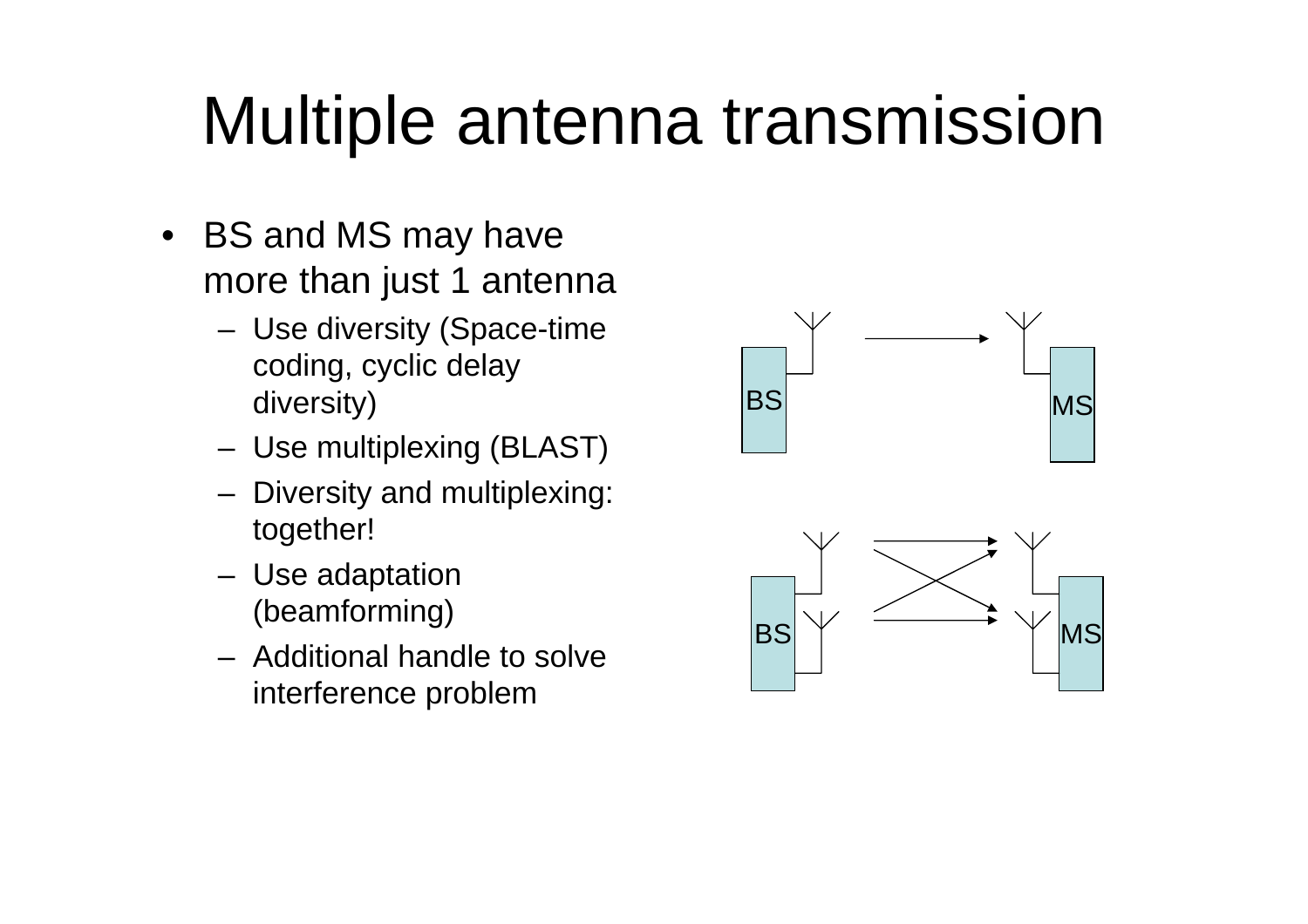# Cooperative transmission



- Cooperator R can<br>transmit:
	- the same signals
	- different signal that help D to extract message from S
- Cooperator R may use
	- the same channel
	- different channel or code division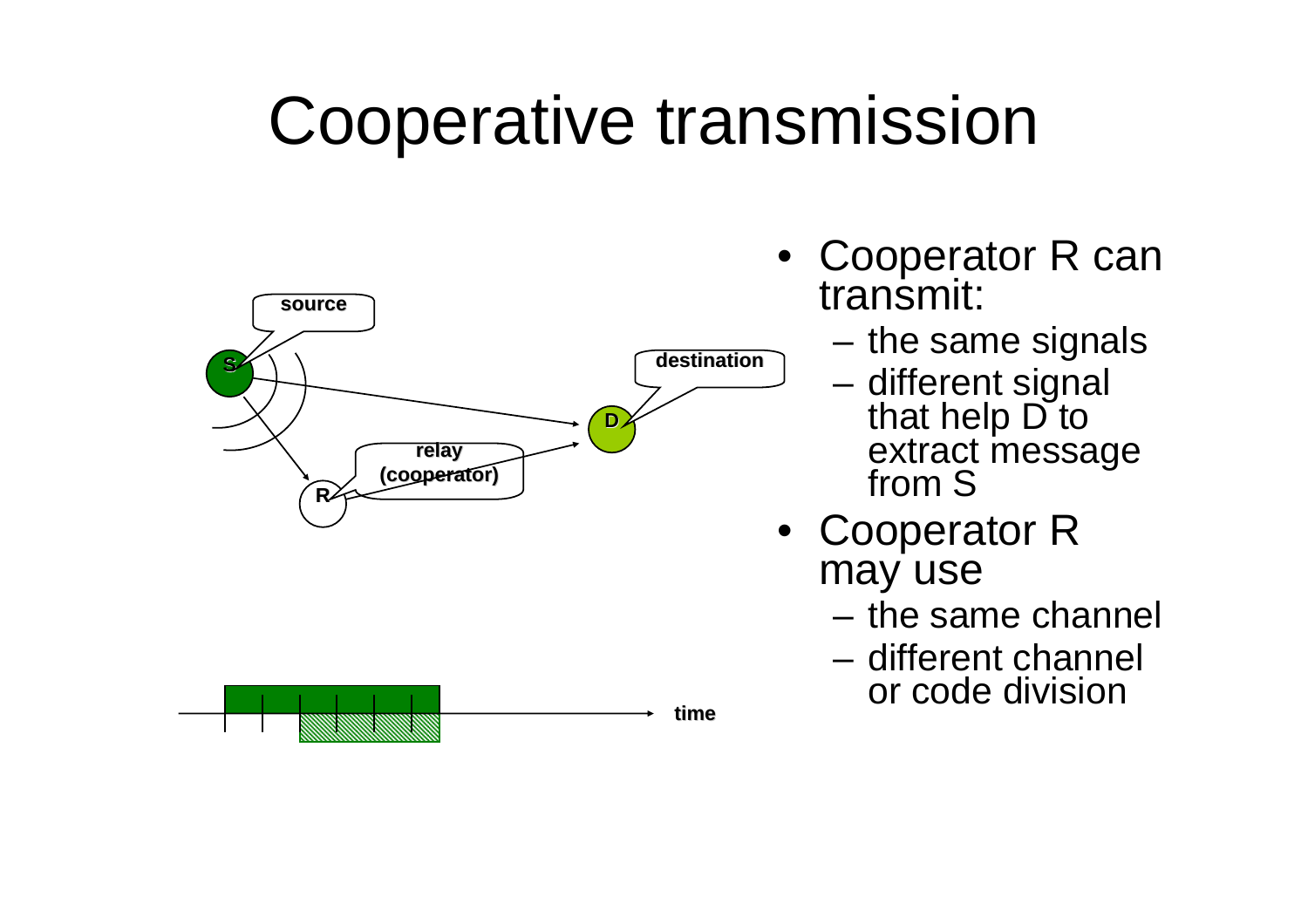# Wireless oriented routing

 $\bullet$  MS1 and MS2 want to exchange their messages "a" and "b" with each other



Store and forward approach: 4 transmissions



Example of wireless oriented routing: 3 transmissions

 $\bullet$  Base stations and mobile stations may have very sophisticated routing schedules taking into account their locations and message destinations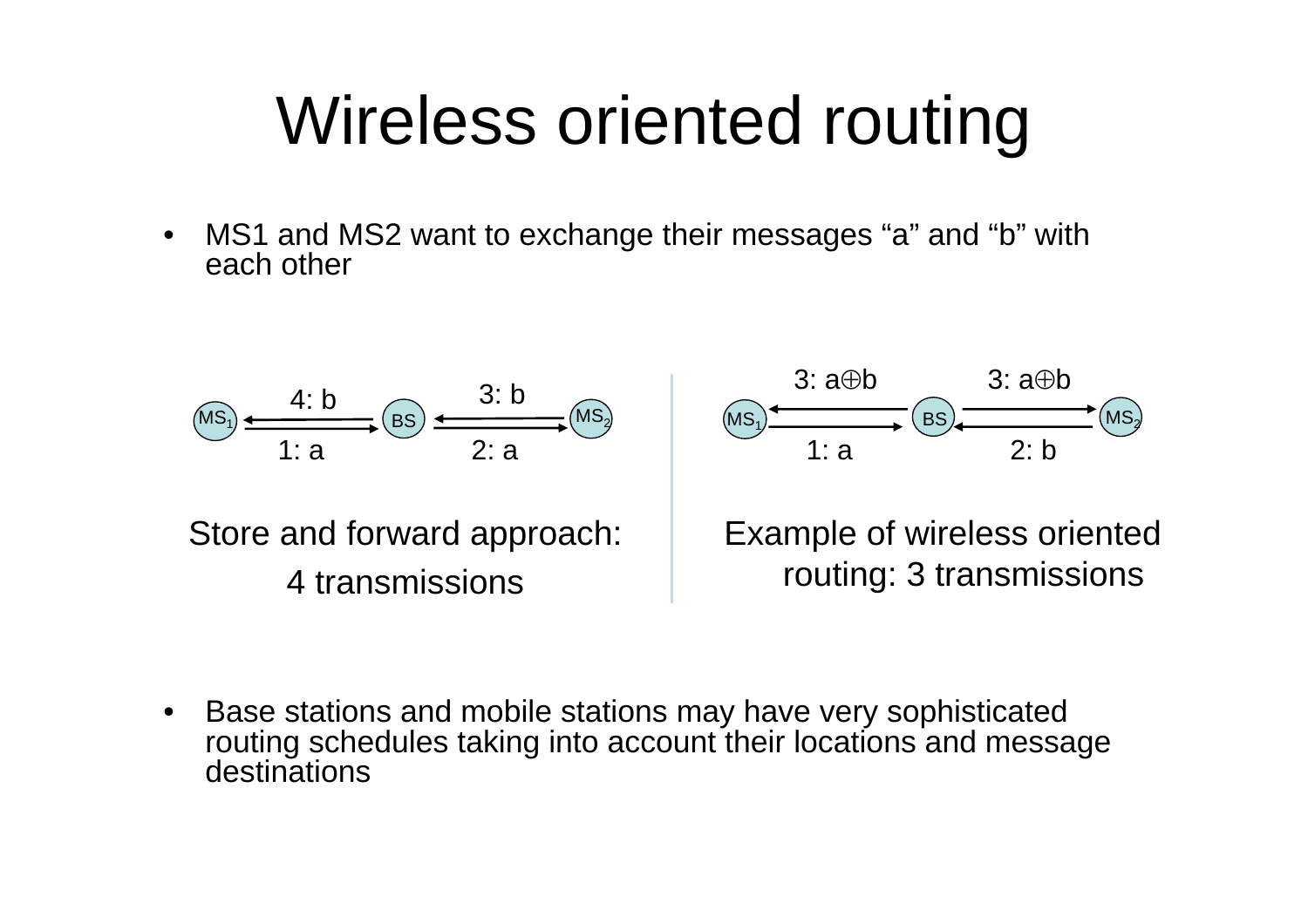### Coding on NTWK